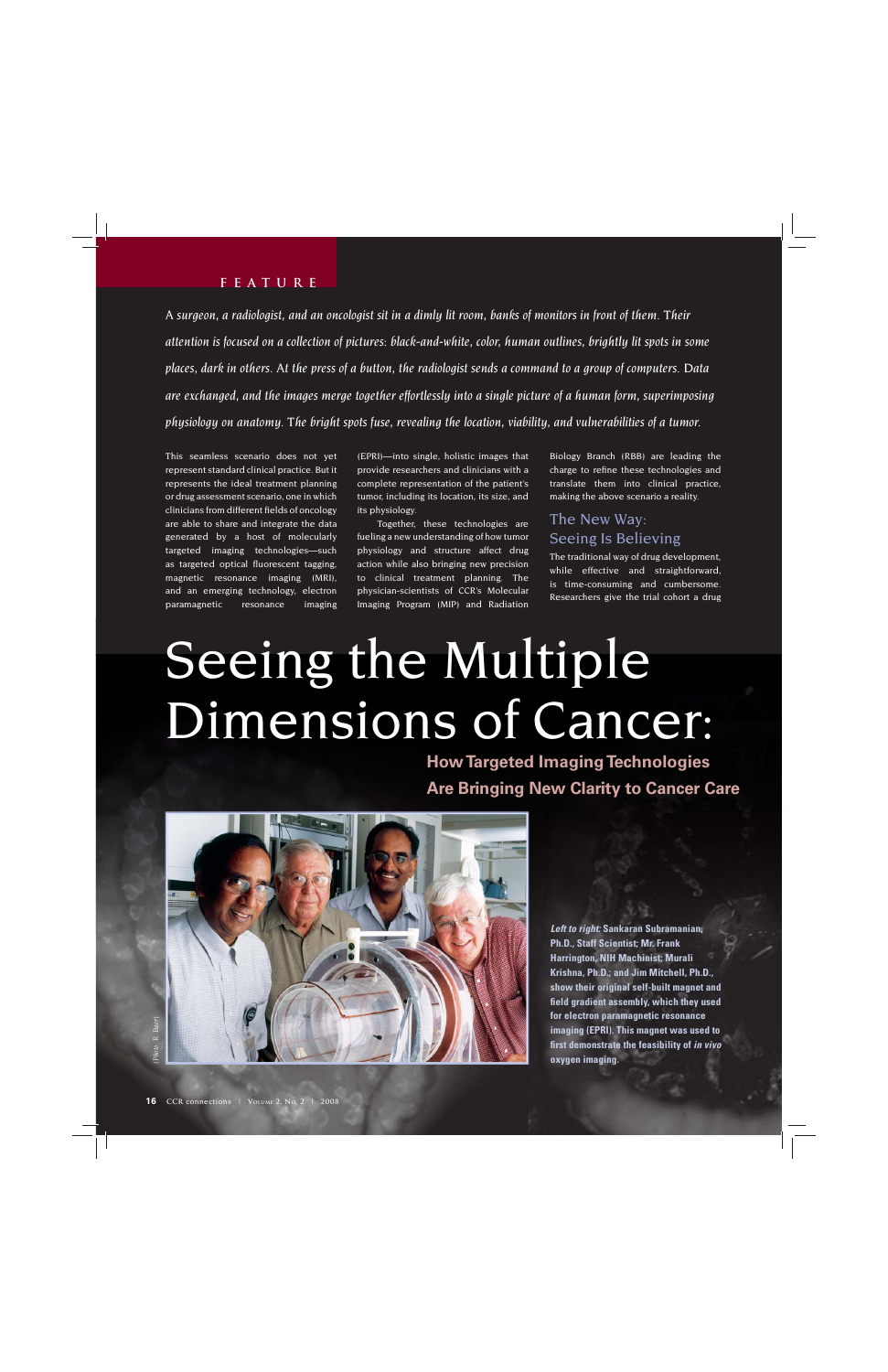months or years by MRI or computed tomography (CT) scanning, and look for changes in tumor size.

 "Each technology has its strengths and weaknesses, and if we think broadly about how to leverage those strengths to answer specific problems, we can diagnose, track, and by extension treat cancers with greater specificity than is currently possible."

Traditional methods of treatment planning, particularly for radiation therapy or surgery, have similar limitations. Radiologists image the tumor using the same or similar techniques, with the goal of creating detailed three-dimensional representations of tumor size and location.

At the same time, functional imaging—technologies like positron emission technology (PET)—have rapidly advanced the ability of doctors and scientists to see the activity within a tumor, as represented in the case of PET by the relatively insatiable appetite of cancer cells for glucose.

But the current imaging modalities have limitations. PET can tell radiologists how much glucose a tumor is using but cannot shed light on other aspects of tumor physiology or anatomy. MRI and CT can help provide unsurpassed anatomical detail but have difficulty defining metabolic dimensions.

CCR's MIP is stepping in to bridge the functional and the structural. "The MIP was established four years ago to try to find new points of view and new solutions to challenges in cancer imaging," said MIP Head and Senior Clinician Peter Choyke, M.D. "Each technology has its strengths

or treatment of interest, follow them for **feature** and weaknesses, and if we think broadly **following FEATURE** about how to leverage those strengths to answer specific problems, we can diagnose, track, and by extension treat cancers with greater specificity than is currently possible."

> Imaging has always been a component of the translational research conducted at CCR, but resources dedicated to nonclinical work were often limited. The MIP is changing that, but it is doing so in a way that complements the long-standing efforts of the RBB. "We now have a strong, integrated, cancer-focused, *in vivo* imaging program made up of people with a broad but critical range of expertise," said Choyke. "With this disciplinary breadth, we can investigate the whole spectrum of imaging technologies and probes to create new families of clinically relevant imagebased biomarkers."

> The availability of unique resources like the MIP's new dedicated clinical drug development imaging facility allows the program to serve as a focal point for research that is both high-risk and high-reward, like exploratory studies of new therapeutic agents and technology development (see "To Systematically Look Within").

### Bringing Micrometastases into the Light

While radiology-based treatment planning methods provide anatomic information of unprecedented detail, once in the operating room, the most effective surgeries are

those in which the surgeon can remove as much tumor as possible, including any metastatic colonies that may be present near the original malignancy. Currently, surgeons remove a margin, a buffer zone of apparently healthy tissue around the tumor, in the hopes of removing any micrometastases that may have spread, unseen, from the original cancer.

Hisataka Kobayashi, M.D., Ph.D., a Staff Scientist in the MIP, understands the challenges and importance of eliminating micrometastases early and efficiently, particularly for ovarian cancer patients. "Ovarian cancer is not a very aggressive cancer, but it is dangerous because it spreads silently. For this reason, gynecologic surgeons try to pick up as many metastatic nodules as they can." Also, because surgery, even when done endoscopically, is invasive, surgeons want to do as much as they can during a single operation.

But how can a surgeon know where the micrometastases are? Visual inspections by endoscope cannot reliably detect tiny tumors without some kind of guide or aid that makes the tumor stand out from the surrounding tissues. To address these visual limitations, Kobayashi and his colleagues—including MIP Visiting Postdoctoral Fellows Mikako Ogawa, Ph.D., and Nobuyuki Kosaka, M.D., Ph.D., as well as former MIP Clinical Fellow Yukihiro Hama, M.D., Ph.D., now an Assistant Professor at Japan's National



H. Koybayashi, CCR) *(Image: H. Koybayashi, CCR)*

Figure 1: By using a cancer-specific ligand, like an antibody, conjugated to a fluorescent probe that glows only at low pH *(green)*, researchers can see metastatic ovarian cancer cells *(right, in a mouse model)* and determine whether the cells respond to therapy.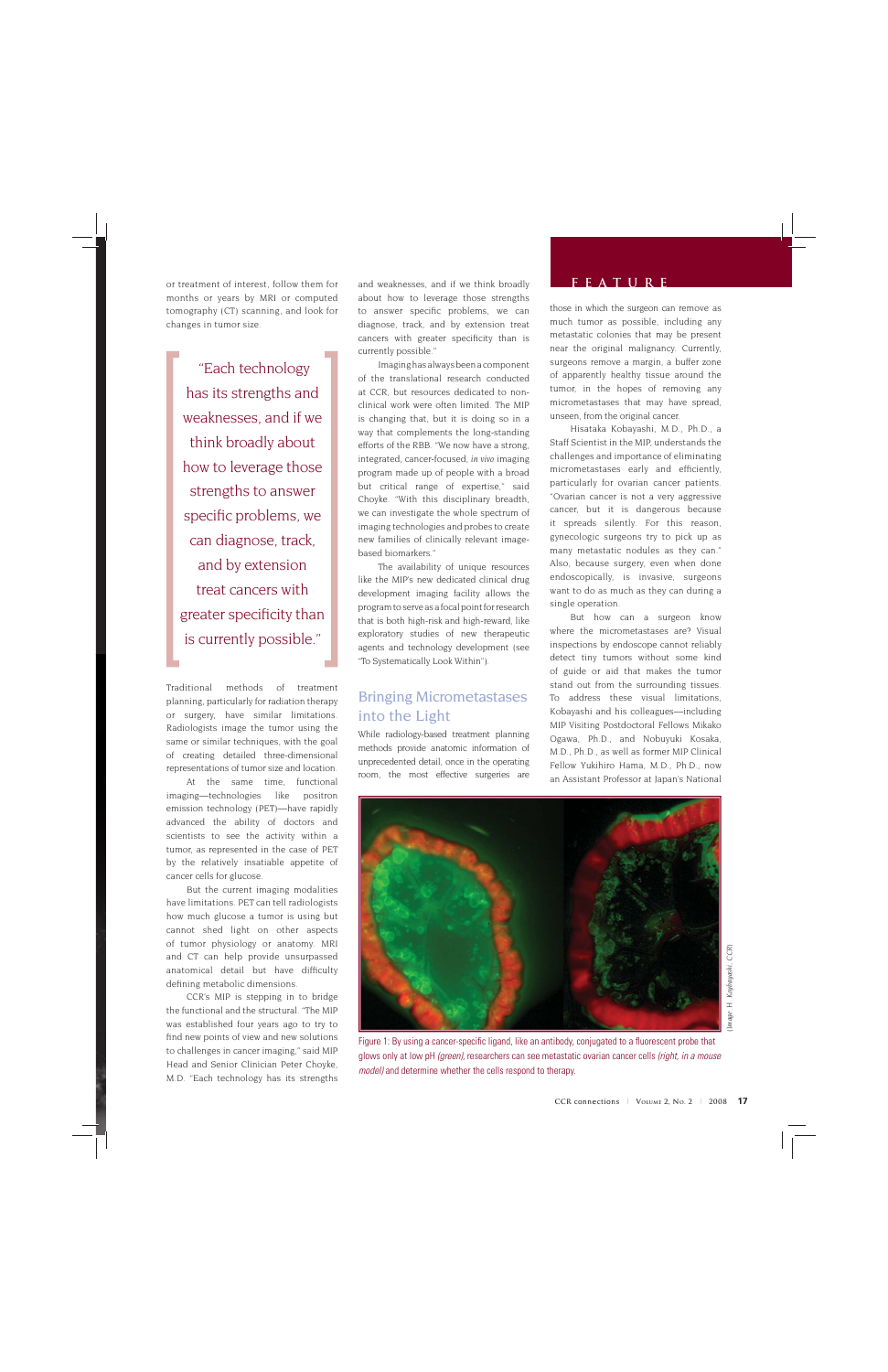Defense Medical College—have developed a system that literally makes ovarian micrometastases light up.

The system makes use of a natural response to antibody or receptor-ligand binding, namely that once an antibody is bound to a cell, it will be taken up by the cell and then sent to the lysosome, a cellular compartment or organelle that uses low pH to digest internalized proteins. In Kobayashi's system, exposure to the acidity of the lysosome triggers the fluorescent tag attached to the antibody, making the cell glow (Figure 1). "Because we use only a cancer-specific antibody, we only highlight cancer cells, not normal cells," Kobayashi said. The system also takes advantage of a second aspect of cellular physiology. Only viable, healthy cells are able to maintain a low lysosomal pH; if a cell is damaged, its lysosomes become alkaline. Thus, if a cancer cell that has internalized Kobayashi's tagged antibodies is damaged—by chemotherapeutics, for instance—the lysosomal pH rises, and the tag's signal fades.

"If we give this tagged antibody to an ovarian cancer patient before surgery," according to Kobayashi, "the surgeon can look for glowing areas and know that they represent micrometastases. At that point, the surgeon can remove them or paint them with a chemotherapeutic agent and observe, in real time, whether the drug has any effect."

Though the system is only in the preclinical stage, it already shows promise. In the December 2008 issue of *Nature Medicine*, Kobayashi and his team reported on the system's specificity at highlighting lung metastases as peritoneal metastases of ovarian cancer in mouse models.

Kobayashi believes the fluorescent system could have widespread applications. "Endoscopic surgery lends itself well to image guidance, which is effectively what we are developing with this technology. It can be applied to any cancer for which there is an appropriate antibody or ligand. We could adapt this method as a way for surgeons to better determine the edges of a tumor while conducting resections. It could be used as a way of guiding robotic surgery, an area NCI is interested in pursuing. We could even use multiple fluorescent tags responsive to different aspects of physiology to increase the scope of visual information we can gain in real time."

#### Revealing Vascularity

Before the surgery can even take place, though, a surgeon needs to gather as much information as possible about the tumor's shape, location, and activity. Similarly, while deciding whether to employ chemotherapy, targeted therapy, or other treatment strategies, a medical oncologist should have as much information on tumor structure and physiology as possible.

To add physiological sensitivity to the anatomic detail provided by MRI, Choyke and his colleagues have turned to an imaging technique called dynamic contrast enhanced-MRI (DCE-MRI). "DCE-MRI falls somewhere between molecular imaging and anatomic imaging," said Choyke. The true difference between the two is reflected in time. Standard MRI takes a snapshot of a tumor's anatomy and location. By comparison, DCE-MRI is, as the name implies, dynamic, producing a representation of a tumor's blood flow over time.

At the heart of DCE-MRI is a running series of MRI snapshots taken at very short intervals using a contrast agent called gadolinium. This rare earth element interacts with the protons in water molecules, making them stand out more clearly on an MRI scan than they normally would. "Gadolinium actually changes the properties of the water in the body," Choyke explained. "When we run a DCE-MRI scan, the movie we produce actually captures the effects of gadolinium on the surrounding water, giving us a dynamic view of the agent's uptake into and clearance from the tumor."



Figure 2: Dynamic contrast enhancedmagnetic resonance imaging (DCE-MRI) allows researchers to visualize entire circulatory systems, as with the mouse above, or the vasculature of tumors, making this technology an excellent tool for assessing anti-angiogenic therapies.

Because water is the main component of blood, the contrast agent makes anything containing significant amounts of blood, like blood vessels, shine brightly on the scans (Figure 2). "The angiogenic vessels in a tumor tend to be leaky, so they accumulate contrast agents rapidly and wash them out rapidly," said Choyke. "Measuring this ebb and flow of agent,

Standard MRI takes a snapshot of a tumor's anatomy and location. By comparison, DCE-MRI is... dynamic, producing a representation of a tumor's blood flow over time.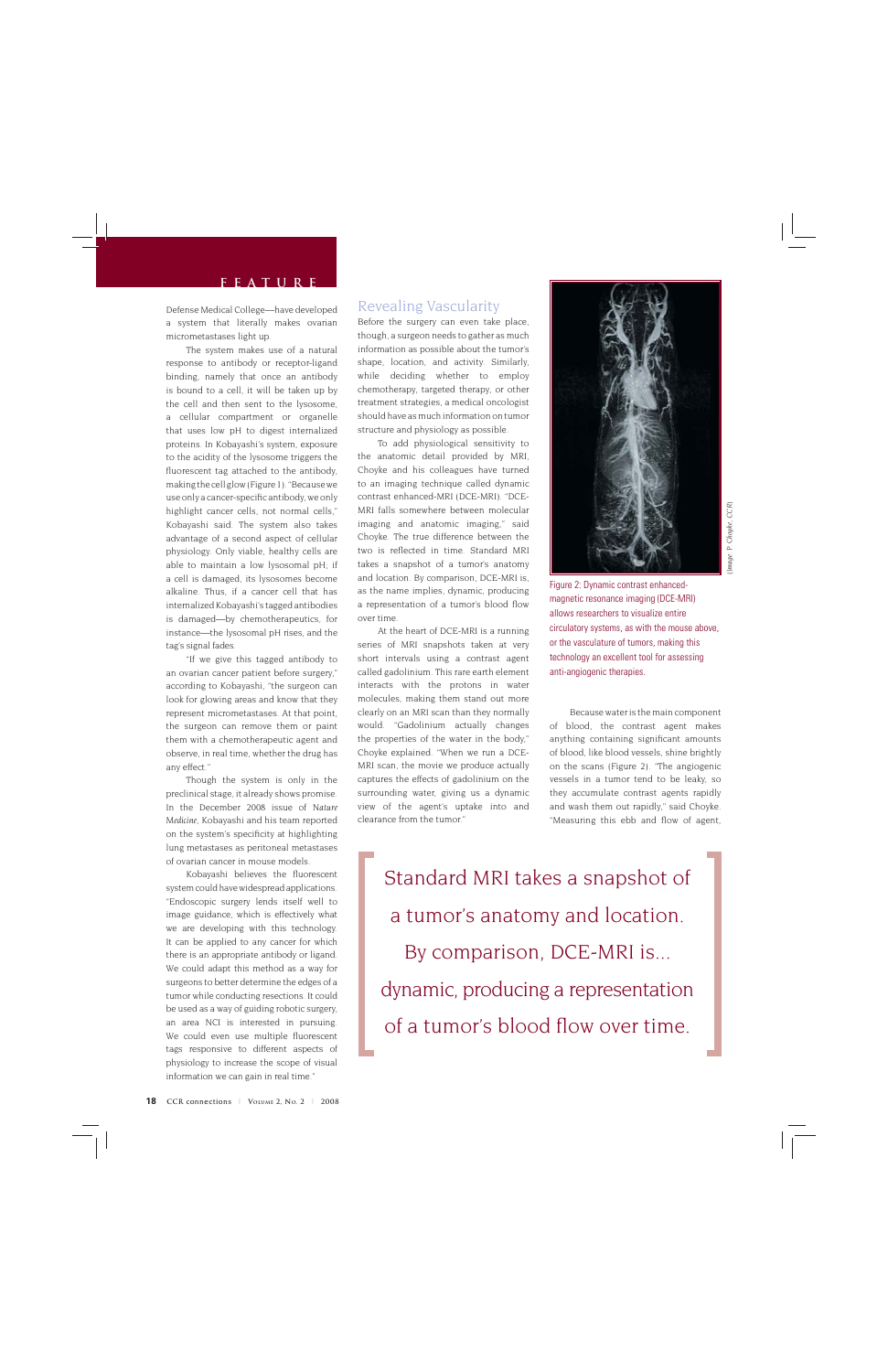**find DCE-MRI** becomes a way of identifying There are additional reasons to have **FEATURE**<br>and monitoring highly angiogenic the tools available to image the prostate and monitoring highly tumors." This capability to directly image angiogenesis positions DCE-MRI well as a tool for assessing anti-angiogenic therapies. "To tell if non-antibody-based tyrosine kinase inhibitors or antibodybased anti-angiogenics like bevacizumab are working," Choyke noted, "you need to be able to see the tumor and the drug's effect on the tumor over time. You need to know the tumor's angiogenic state before, during, and after treatment, and the closer you can get to gathering that information in real time, the better. With DCE-MRI, you can rapidly make those assessments."

The technique also provides greater flexibility for tumor diagnosis, staging, and screening. Choyke sees particular utility for the method in prostate cancer. "Prostate tumors are often hypervascular in comparison to the rest of the gland," said Choyke. "As an organ, the prostate is very challenging to image. It is located deep in the pelvis; it is an anatomically heterogeneous gland, and it is prone to hyperplastic changes that become more pronounced with age, the same age group that is at risk for prostate cancer. So, we are effectively trying to take a picture of an abnormality in a heterogeneous background in a small, remote organ."

There are additional reasons to have the tools available to image the prostate in detail. Prostate cancer tends to be localized, yet the majority of therapies are applied to the whole gland. "Ideally, we'd like to reduce the number of men undergoing whole gland therapies or radical prostatectomies, or we'd like to eliminate such therapies altogether and replace them with minimally invasive ablation techniques that could take care of the cancer without the side effects associated with more radical techniques."

#### Hypoxia in View

The translation of angiogenesis to oxygen concentration is not a one-to-one conversion. But knowledge of a tumor's oxygen level, or  $pO_{2'}$  can be crucial when planning treatment or assessing the effectiveness of an investigational therapy. "Tumors with significant hypoxia, or low  $\tt pO_2$ , are very resistant to radiation therapy and maybe to chemotherapeutic agents as well," according to RBB Chief James Mitchell, Ph.D. "And for twenty years we have known that tumor hypoxia is directly tied to poor clinical outcomes, even in patients who undergo surgery."

"We have not had a readily available, noninvasive, and direct way to measure

pO<sub>2</sub>," said Murali Cherukuri Krishna, Ph.D., Head of the RBB's Biophysical Spectroscopy Section. "Indirect radiological measurements only provide qualitative information. Direct measurements with oxygen-sensing electrodes are accurate but are invasive, inappropriate for many tumors, and only give a localized snapshot of tumor  $pO_2$ ."

"What we needed," Mitchell concluded, "was a quantitative method to map tumor hypoxia in deep sites in real time and in a way that can be coregistered with PET, MRI, or CT."

Krishna and Mitchell's answer to this need is a new imaging modality called electron paramagnetic resonance imaging (EPRI), an offshoot of nuclear magnetic resonance (a technology widely used for chemical analysis) that allows direct, quantitative assessment of oxygenation across a whole tumor (Figure 3).

Several features of EPRI work in its favor as a viable technology. The method employs the same equipment used for MRI. "The radio frequency we use for EPRI can be generated with an MRI scanner," according to Krishna. "In one sitting, we can generate three-dimensional EPRI oxygen maps and MRI anatomic maps of the same tumor."



Figure 3: Integrating images generated using multiple techniques can provide very comprehensive information about a tumor. For instance, overlaying MRI and EPRI data lets researchers assess structure, blood flow, blood volume, metabolite levels, and oxygenation in mouse model of squamous cell carcinoma. *(left leg, tumor; right leg, normal)*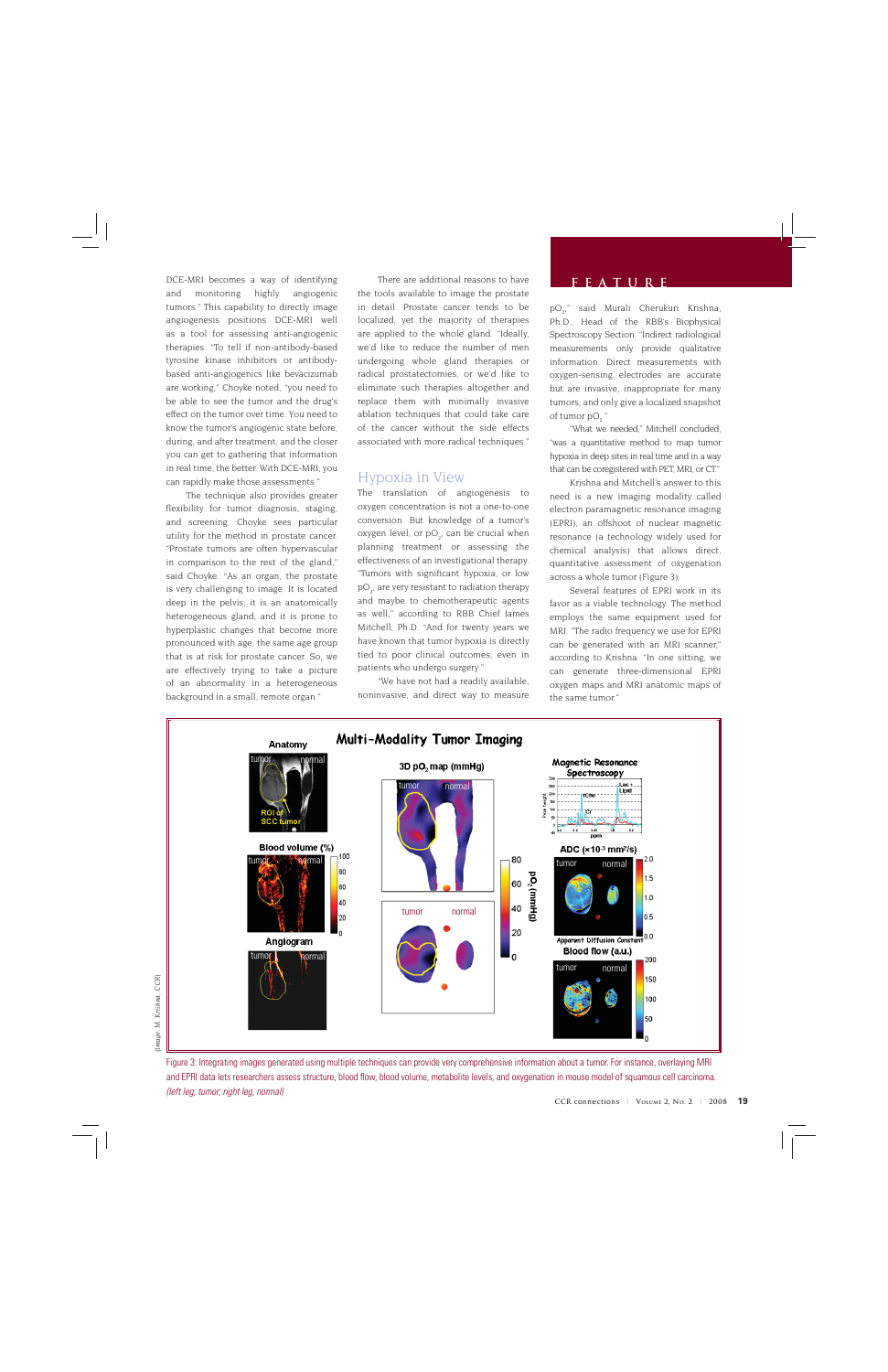#### **feature**

But its development did not come without challenges. "EPRI looks for free radicals," said Krishna. "The body, especially the immune system, makes a number of endogenous free radicals. But none of them are stable or spectrally simple enough to be used for imaging. To make this technology work, we needed an artificial free radical that could be used as a tracer, something that would interact directly with the oxygen in a tumor and produce a simple, detectable signal."

"GE has developed a family of tracers called TAM probes specifically for *in vivo* paramagnetic imaging," Mitchell noted. "Because the TAM signal on an EPRI scan increases linearly with oxygen concentration, imaging the tracer distribution within a tumor gives us a direct, quantitative, real-time image of its oxygen distribution."

Computational resources also proved to be a roadblock. "Paramagnetic signals last only one to two microseconds," Mitchell said. "The magnetic signals detected with MRI, by contrast, last about a second. The processing power needed to capture paramagnetic data simply hasn't been available until now."

Krishna and Mitchell—along with Postdoctoral Fellow Shingo Matsumoto, Ph.D., and Fuminori Hyodo, Ph.D., formerly a Postdoctoral Fellow in the Krishna laboratory and now at Kyushu University in Japan—published the results of a successful proof-of-concept mouse study in the April 2008 issue of the *Journal of Clinical Investigation*; the team is already pursuing translation to humans.

"With the ongoing development of technologies like DCE-MRI and EPRI, all here within the collaborative environment of CCR," Mitchell continued, "we now have the first real opportunity to look at tumor  $pO_2$ , metabolism, blood flow, vascularity, and anatomy and make them all correspond. We can't yet tell what the full impact will be on drug development and clinical care, but as these imaging modalities mature, we can tell that they will change the playing field."

*To learn more about CCR's Molecular Imaging Program or the Radiation Biology Branch, visit their Web sites at http://mip. nci.nih.gov/ and http://ccr.cancer.gov/labs/ lab.asp?labid=52.*







The EPR Imaging Lab Sitting: Jim Mitchell, Ph.D., Anastasia Sowers, A.S. Standing *(left to right)*: Nallathamby Devasahayam, M.S.; Shingo Matsumoto, Ph.D.; Murali Krishna Cherukuri, Ph.D.; Sankaran Subramanian, Ph.D.